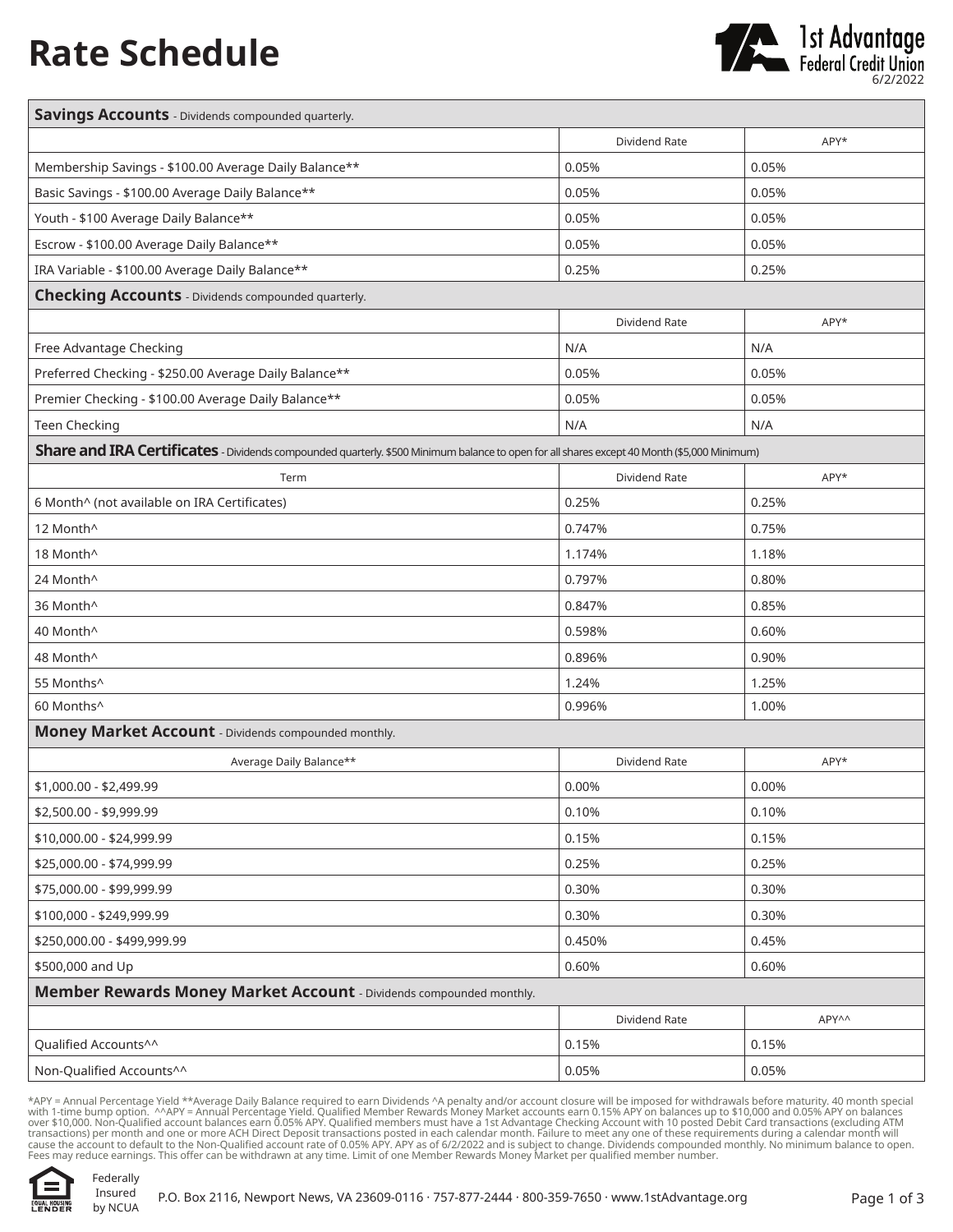## **Fee Schedule**



| <b>ATM Fees</b>                                                                                                   |                     |  |
|-------------------------------------------------------------------------------------------------------------------|---------------------|--|
| 1st Advantage FCU ATM Transactions                                                                                | Free                |  |
| Foreign ATM Withdrawals                                                                                           | \$1.00              |  |
| Foreign ATM Balance Inquiries                                                                                     | \$1.00              |  |
| Replacement of Damaged/ Lost/ Stolen Card                                                                         | \$5.00              |  |
| Replacement Card Expedited                                                                                        | \$35.00             |  |
| <b>Insufficient Funds Overdraft</b>                                                                               | \$30.00 per item    |  |
| Foreign ATMs that are not included in our free network may include a fee charged by other financial institutions. |                     |  |
| <b>Debit Mastercard Fees</b>                                                                                      |                     |  |
| Replacement of Damaged/ Lost/ Stolen Card                                                                         | \$5.00              |  |
| <b>Insufficient Funds Overdraft</b>                                                                               | \$30.00 per item    |  |
| <b>Checking Account Fees</b>                                                                                      |                     |  |
| Preferred Checking (if average daily balance falls below \$250)                                                   | \$7.00 per month    |  |
| Premier Checking                                                                                                  | \$5.00 per month    |  |
| Premier Checking: Money Orders/ Cashier's Checks - First 5 per month<br>6 or more                                 | Free<br>\$2.00 each |  |
| New Check Orders or Reorder of Checks                                                                             | Cost varies         |  |
| Temporary/ Starter Checks                                                                                         | \$5.00              |  |
| Copy of Cleared Check                                                                                             | \$5.00 per item     |  |
| <b>Insufficient Funds Overdraft</b>                                                                               | \$30.00 per item    |  |
| Return Check - Insufficient Funds                                                                                 | \$31.00 per item    |  |
| <b>Stop Payment</b>                                                                                               | \$28.00 per item    |  |
| Uncollected Item                                                                                                  | \$29.00 per item    |  |
| <b>Money Market Account Fees</b>                                                                                  |                     |  |
| Money Market & Member Rewards Money Market - More than 6 withdrawals or<br>transfers per month                    | \$10.00             |  |



Federally